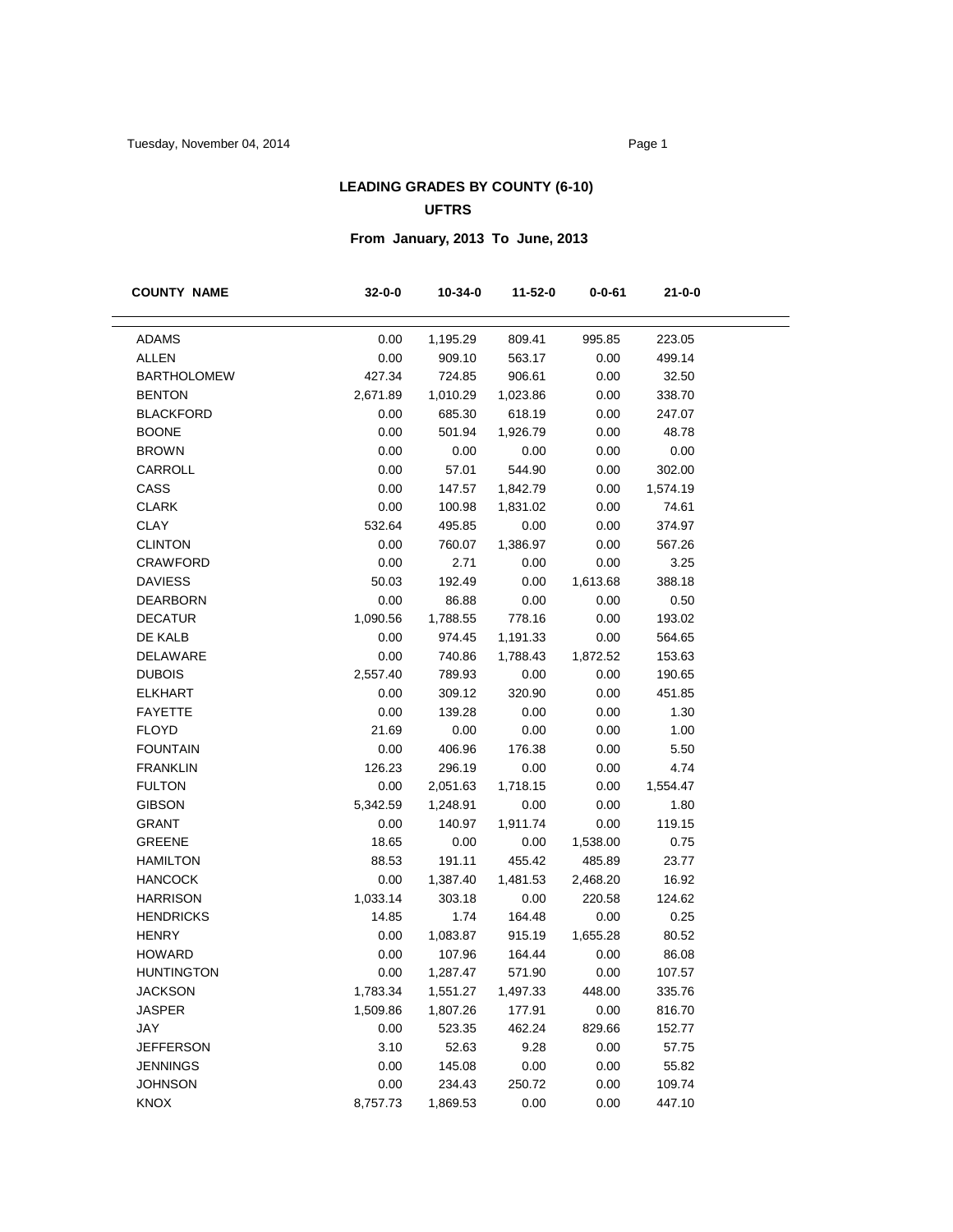### **LEADING GRADES BY COUNTY (6-10) UFTRS**

# **From January, 2013 To June, 2013**

| <b>COUNTY NAME</b> | $32 - 0 - 0$ | $10 - 34 - 0$ | 11-52-0  | $0 - 0 - 61$ | $21 - 0 - 0$ |
|--------------------|--------------|---------------|----------|--------------|--------------|
|                    |              |               |          |              |              |
| <b>KOSCIUSKO</b>   | 73.00        | 862.61        | 224.69   | 0.00         | 404.59       |
| LAGRANGE           | 2.00         | 1,368.01      | 404.22   | 0.00         | 685.16       |
| LAKE               | 392.86       | 1,035.84      | 615.13   | 0.00         | 1,109.95     |
| LA PORTE           | 1,944.80     | 948.08        | 352.10   | 0.00         | 1,179.42     |
| LAWRENCE           | 1,213.61     | 0.00          | 0.00     | 2,048.38     | 22.81        |
| <b>MADISON</b>     | 0.00         | 408.73        | 2,626.01 | 1,643.34     | 95.29        |
| <b>MARION</b>      | 0.00         | 0.30          | 0.00     | 0.00         | 2.55         |
| <b>MARSHALL</b>    | 49.48        | 1,068.37      | 1,491.87 | 0.00         | 1,507.06     |
| <b>MARTIN</b>      | 2,082.17     | 0.00          | 0.00     | 1,105.13     | 0.00         |
| <b>MIAMI</b>       | 1,230.00     | 129.25        | 1,451.63 | 0.00         | 302.01       |
| <b>MONROE</b>      | 0.00         | 3.45          | 0.00     | 0.00         | 1.02         |
| <b>MONTGOMERY</b>  | 3,434.61     | 1,078.77      | 59.57    | 0.00         | 45.18        |
| <b>MORGAN</b>      | 0.00         | 172.22        | 253.47   | 0.00         | 4.07         |
| <b>NEWTON</b>      | 736.40       | 784.03        | 600.15   | 0.00         | 429.93       |
| <b>NOBLE</b>       | 0.00         | 713.74        | 547.40   | 0.00         | 237.31       |
| OHIO               | 0.00         | 13.30         | 0.00     | 0.00         | 5.90         |
| ORANGE             | 276.78       | 52.18         | 0.00     | 0.00         | 1.25         |
| <b>OWEN</b>        | 75.68        | 104.18        | 0.00     | 0.00         | 22.23        |
| <b>PARKE</b>       | 1,074.61     | 578.35        | 0.00     | 0.00         | 53.91        |
| <b>PERRY</b>       | 175.00       | 0.00          | 0.00     | 0.00         | 0.00         |
| <b>PIKE</b>        | 681.59       | 31.88         | 0.00     | 0.00         | 222.95       |
| <b>PORTER</b>      | 1,933.51     | 3,726.28      | 4,425.93 | 0.00         | 580.23       |
| <b>POSEY</b>       | 10,345.04    | 444.12        | 0.00     | 0.00         | 25.31        |
| <b>PULASKI</b>     | 0.00         | 2,045.47      | 1,634.08 | 0.00         | 833.62       |
| <b>PUTNAM</b>      | 5,420.44     | 491.65        | 47.09    | 0.00         | 154.42       |
| <b>RANDOLPH</b>    | 0.00         | 1,143.32      | 2,711.44 | 3,890.65     | 214.94       |
| <b>RIPLEY</b>      | 0.00         | 510.79        | 0.00     | 0.00         | 269.77       |
| <b>RUSH</b>        | 98.79        | 784.95        | 625.34   | 968.11       | 170.66       |
| <b>ST JOSEPH</b>   | 48.99        | 817.35        | 0.38     | 0.00         | 417.22       |
| <b>SCOTT</b>       | 0.00         | 115.64        | 0.00     | 0.00         | 0.00         |
| <b>SHELBY</b>      | 0.00         | 322.23        | 557.66   | 0.00         | 100.39       |
| <b>SPENCER</b>     | 917.63       | 634.81        | 0.00     | 0.00         | 133.75       |
| <b>STARKE</b>      | 1,674.47     | 774.42        | 0.00     | 1,651.57     | 1,127.49     |
| <b>STEUBEN</b>     | 2,843.33     | 591.75        | 358.99   | 0.00         | 263.51       |
| <b>SULLIVAN</b>    | 1,397.09     | 484.79        | 0.00     | 0.00         | 62.31        |
| SWITZERLAND        | 0.00         | 4.76          | 0.00     | 0.00         | 55.57        |
| <b>TIPPECANOE</b>  | 770.87       | 1,443.30      | 118.38   | 0.00         | 61.49        |
| <b>TIPTON</b>      | 737.05       | 1,364.70      | 667.20   | 0.00         | 344.34       |
| <b>UNION</b>       | 201.53       | 202.08        | 119.89   | 0.00         | 6.51         |
| VANDERBURGH        | 1,047.18     | 394.48        | 0.00     | 0.00         | 0.00         |
| <b>VERMILLION</b>  | 0.00         | 169.37        | 657.11   | 0.00         | 2.40         |
| <b>VIGO</b>        | 0.00         | 11.65         | 0.00     | 0.00         | 0.00         |